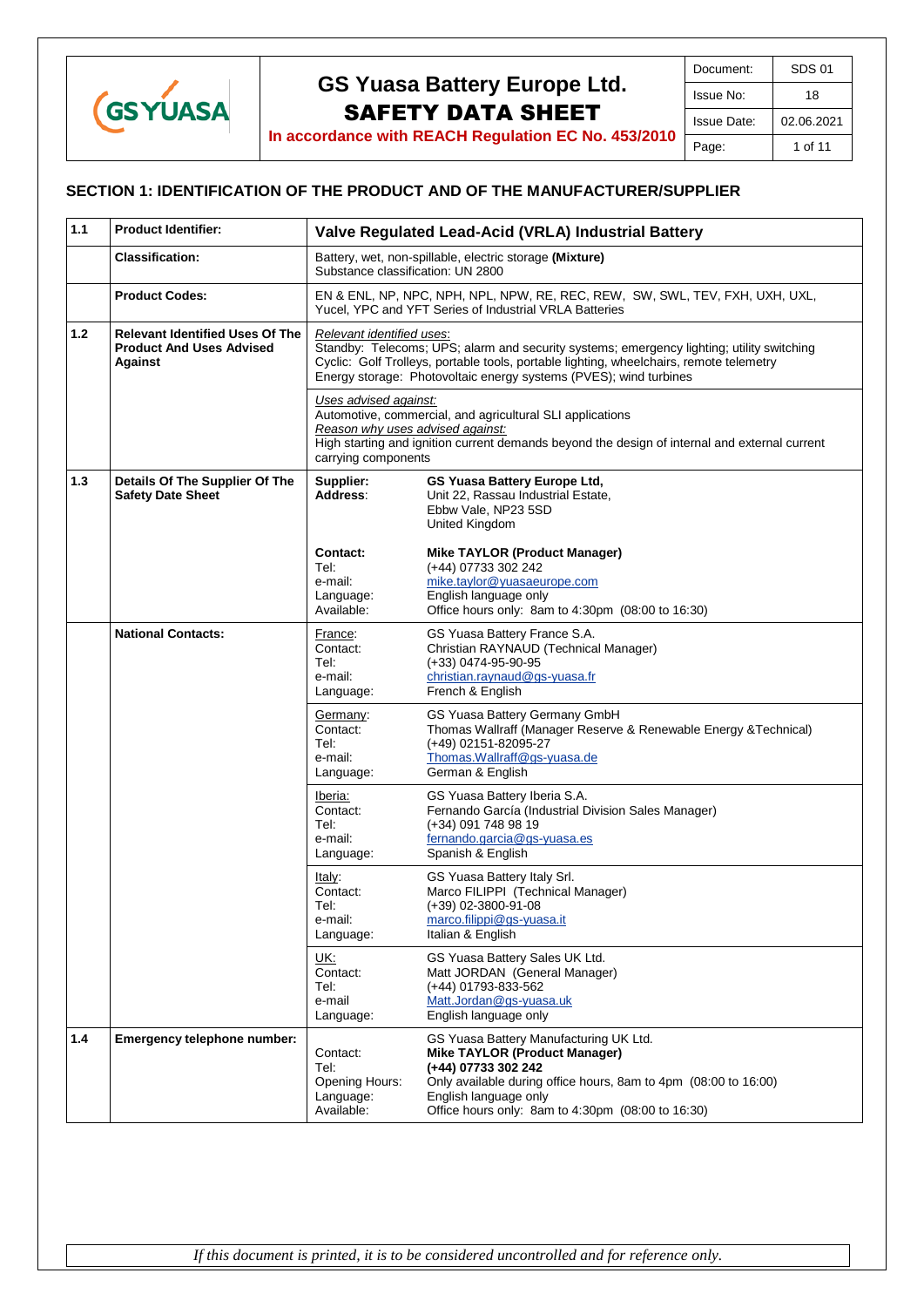

| Document:          | SDS 01     |
|--------------------|------------|
| Issue No:          | 18         |
| <b>Issue Date:</b> | 02.06.2021 |
| Page:              | 2 of 11    |

## **In accordance with REACH Regulation EC No. 453/2010**

### **SECTION 2: HAZARDS IDENTIFICATION – In the event of the internal battery components being exposed**

| 2.1                                                                                    | Classification of the substance or mixture |                  |                   |
|----------------------------------------------------------------------------------------|--------------------------------------------|------------------|-------------------|
| <b>According to Regulation</b><br>(EC) No. 1272/2008 (CLP)<br>Full text of H phrases - |                                            | H <sub>314</sub> | Skin Corr.1A      |
|                                                                                        |                                            | H360Fd           | Repr.1A           |
|                                                                                        |                                            | H372             | STOT RE1          |
|                                                                                        | see section 16                             | H400             | Aquatic Acute 1   |
|                                                                                        |                                            | H410             | Aquatic Chronic 1 |

**Adverse physicochemical, human health and environmental effects** No additional information available

#### **2.2 Label Elements**

**Labelling according to Regulation (EC) No. 1272/2008 (CLP)** Hazard Pictograms (CLP)



#### **Signal Word (CLP)** - **DANGER**

| <b>Hazard Statements</b> | H <sub>314</sub> | Causes severe skin burns and eye damage                        |
|--------------------------|------------------|----------------------------------------------------------------|
| (CLP)                    | H360Fd           | May damage fertility. Suspected of damaging the unborn child   |
|                          | H372             | Causes damage to organs through prolonged or repeated exposure |
|                          | H400             | Very toxic to aquatic life                                     |
|                          | H410             | Very toxic to aquatic life with long lasting effects           |

|                                          | P <sub>201</sub> | Obtain special instructions before use                                      |
|------------------------------------------|------------------|-----------------------------------------------------------------------------|
| Precautionary<br><b>Statements (CLP)</b> | P <sub>202</sub> | Do not handle until all safety precautions have been read and<br>understood |
|                                          | P <sub>260</sub> | Do not breathe dust/fume/gas/mists/vapours/spray                            |
|                                          | P <sub>264</sub> | Wash  Thoroughly after handling                                             |
|                                          | P270             | Do not eat, drink or smoke when using this product                          |
|                                          | P273             | Avoid release to the environment                                            |

#### **2.3 Other Hazards**

| <b>VRLA Battery</b> | Mechanical        | VRLA Batteries can be heavy. Correct manual handling techniques and/or<br>mechanical lifting aides (e.g. Fork Lift Truck) must be used.                                                                                                                                                                                                                                                                                                                                                                                          |
|---------------------|-------------------|----------------------------------------------------------------------------------------------------------------------------------------------------------------------------------------------------------------------------------------------------------------------------------------------------------------------------------------------------------------------------------------------------------------------------------------------------------------------------------------------------------------------------------|
|                     | <b>Electrical</b> | VRLA Batteries can contain large amounts of electrical energy which can give very<br>high discharge currents and severe electrical shock if the terminals are short<br>circuited.                                                                                                                                                                                                                                                                                                                                                |
|                     | Chemical          | • The VRLA Battery presents no chemical hazards during the normal operation<br>provided the recommendations for handling, storage, transport and usage are<br>observed.<br>• VRLA Batteries emit hydrogen gas which is highly flammable and will form<br>explosive mixtures in air from approx. 4% to 76%. This can be ignited by a spark<br>at any voltage, naked flames or other sources of ignition.<br>• If the battery is broken and the internal components exposed, hazards may exist<br>which require careful attention. |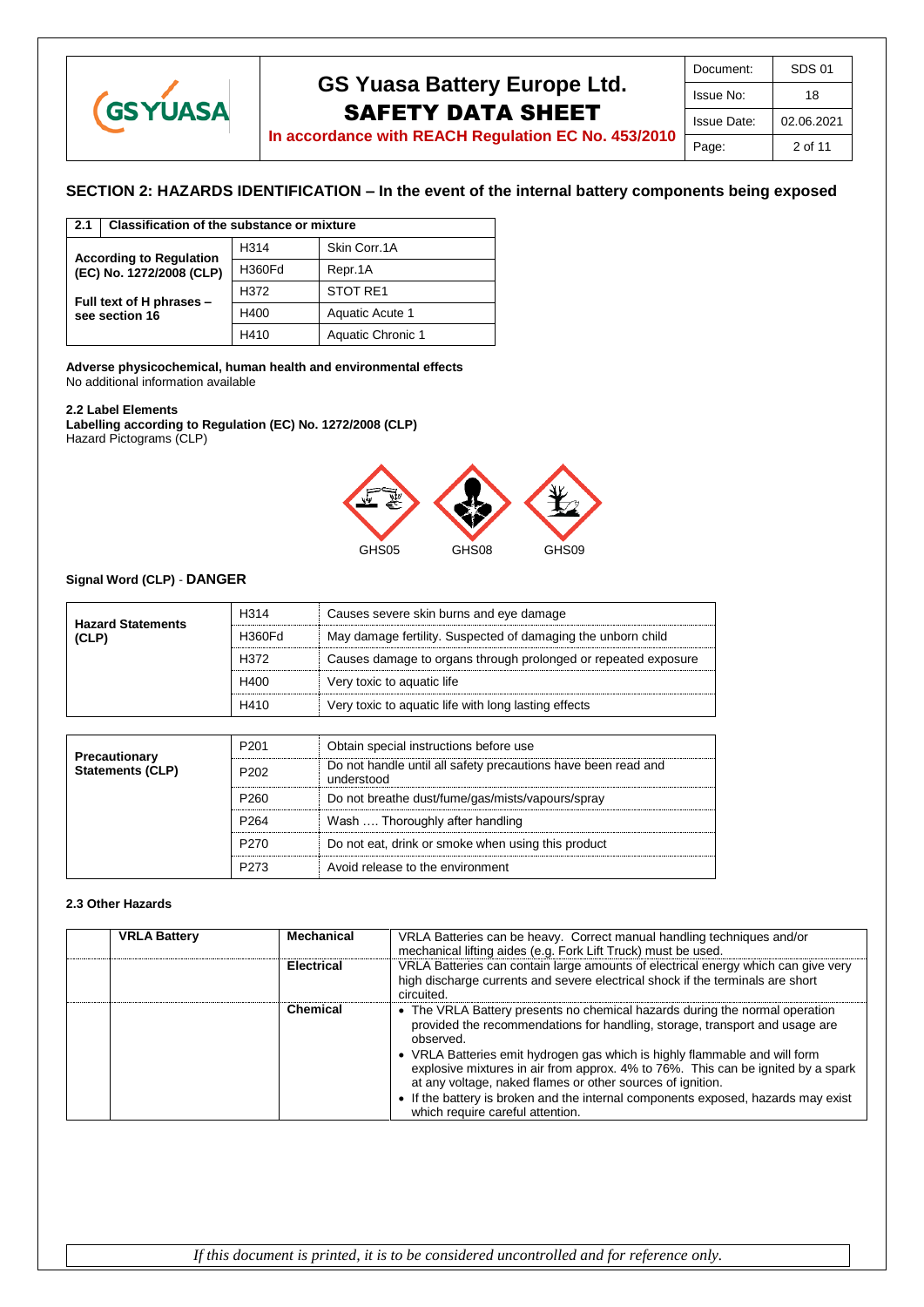

 $\overline{a}$ 

# **GS Yuasa Battery Europe Ltd.** SAFETY DATA SHEET

| Document:   | SDS 01     |
|-------------|------------|
| Issue No:   | 18         |
| Issue Date: | 02.06.2021 |
| Page:       | 3 of 11    |

**In accordance with REACH Regulation EC No. 453/2010**

#### **SECTION 3: COMPOSITION / INFORMATION ON INGREDIENTS**

| <b>Components</b>                             | <b>Classification</b> | Substances                             | Approximate %    | Chemical                       | CAS No.    |
|-----------------------------------------------|-----------------------|----------------------------------------|------------------|--------------------------------|------------|
|                                               | according to          |                                        | $(W_{\text{W}})$ | Symbol                         |            |
|                                               | <b>Regulation</b>     |                                        | *Battery         |                                |            |
|                                               | (EC) No.              |                                        |                  |                                |            |
|                                               | 1272/2008             |                                        |                  |                                |            |
|                                               | $(ELP)^1$             |                                        |                  |                                |            |
| <b>Plate Grid</b>                             |                       | <b>Metallic Lead</b>                   | *40 to 50        | Pb                             | 7439-92-1  |
|                                               |                       | Calcium                                | < 0.1            | Ca                             | 7440-70-2  |
|                                               |                       | Tin                                    | $*<1$            | Sn                             | 7440-31-5  |
| <b>Active</b>                                 | H360                  | Lead Monoxide                          | < 0.1            | P <sub>b</sub> O               | 1317-36-8  |
| <b>Materials</b>                              | H372                  | Lead Dioxide (Lead IV Oxide)           | *15 to 25        | PbO <sub>2</sub>               | 1309-60-0  |
|                                               | H400                  | Barium compound                        | $*< 2$           | Ba                             | 7440-39-3  |
|                                               | H410                  |                                        |                  |                                |            |
| <b>Battery</b><br>H314<br>Electrolyte<br>Case |                       | Dilute Sulphuric Acid                  | 10 to 20         | H <sub>2</sub> SO <sub>4</sub> | 7664-93-9  |
|                                               |                       | <b>Standard Grade, UL94:HB</b>         | 5 to 10          |                                | 9003-56-9  |
| <b>Material</b>                               |                       | • ABS (Acrylonitrile-Butadiene-Styrene |                  |                                |            |
|                                               |                       | Copolymer)                             |                  |                                |            |
|                                               |                       | Flame Retardant (FR) Grade, UL94:V0    |                  |                                |            |
|                                               |                       | • ABS (Acrylonitrile-Butadiene-Styrene | 5 to 10          |                                | 9003-56-9  |
|                                               |                       | Copolymer)                             |                  |                                |            |
|                                               |                       | • *Brominated aromatic compound        | $*$ < 1.2%       |                                | 79-94-7    |
|                                               |                       | Antimony trioxide                      | $*$ < 0.3%       |                                | 1309-64-4  |
| Separator                                     |                       | Absorbent Glass Matt (AGM) Separator   | $*1$ to 3        |                                | 65997-17-3 |
| <b>Material</b>                               |                       | (100% Borosilicate Glass Microfibre)   |                  |                                |            |

#### **SECTION 4: FIRST AID MEASURES FOR ACUTE EXPOSURE**

This information is of relevance only if the VRLA Battery has suffered damage, is broken and persons have direct contact with the internal components.

| 4.1 | Description of first aid measures                 |                                        |                                                                                                                                                                                                                                                                                                                                                                                              |
|-----|---------------------------------------------------|----------------------------------------|----------------------------------------------------------------------------------------------------------------------------------------------------------------------------------------------------------------------------------------------------------------------------------------------------------------------------------------------------------------------------------------------|
|     | <b>Components</b>                                 |                                        | <b>Action</b>                                                                                                                                                                                                                                                                                                                                                                                |
|     | <b>Plate Grids and</b><br><b>Active materials</b> | Inhalation:                            | Remove the person from exposure to fresh air.<br>Seek advice from a medical doctor                                                                                                                                                                                                                                                                                                           |
|     |                                                   | Ingestion                              | Wash out mouth with water and give plenty of water to drink. Do not induce vomiting.<br>Seek advice from a medical doctor                                                                                                                                                                                                                                                                    |
|     |                                                   | <b>Skin Contact:</b>                   | Wash off with plenty of water and soap to prevent accidental ingestion or inhalation<br>Seek medical advice if pain or rash does not reduce                                                                                                                                                                                                                                                  |
|     |                                                   | Eye Contact:                           | Immediately irrigate with eyewash solution or clean water for at least 10 minutes, holding<br>the eyelids apart. Then take the person to hospital without further delay                                                                                                                                                                                                                      |
|     |                                                   | Self-protection<br>for the first aider | Eye protection (safety glasses or face shield), and heavy-duty gloves are required.<br>In case of inhalation, a face mask or respirator may be required.                                                                                                                                                                                                                                     |
|     | <b>Battery Electrolyte</b>                        |                                        | <b>SPEED IS ESSENTIAL - OBTAIN IMMEDIATE MEDICAL ATTENTION.</b>                                                                                                                                                                                                                                                                                                                              |
|     |                                                   | Inhalation:                            | Remove the person from exposure to fresh air.<br>If the person continues to feel unwell seek advice from a medical doctor.                                                                                                                                                                                                                                                                   |
|     |                                                   | Ingestion                              | Wash out mouth with water and give plenty of water to drink.<br>Do not induce vomiting.<br>If the person continues to feel unwell seek advice from a medical doctor.                                                                                                                                                                                                                         |
|     |                                                   | <b>Skin Contact:</b>                   | Drench with large quantities of water.<br>Remove contaminated clothing and place in water to dilute the acid<br>Continue to wash the affected area for at least 10 minutes.<br>Seek advice from a medical doctor                                                                                                                                                                             |
|     |                                                   | Eye Contact:                           | SPEED IS ESSENTIAL - OBTAIN IMMEDIATE MEDICAL ATTENTION<br>Immediately irrigate with eyewash solution or clean water for at least 10 minutes, holding<br>the eyelids apart. Then take the person to hospital without further delay                                                                                                                                                           |
|     |                                                   | Self-protection<br>for the first aider | Eye protection (safety glasses or face shield), and heavy-duty gloves are required.<br>In case of inhalation, a face mask or respirator may be required.                                                                                                                                                                                                                                     |
|     | <b>Case Material</b>                              | Inhalation:                            | Material can burn in a fire with toxic smoke and decomposition products.<br>Upon inhalation of decomposition products, keep patient calm, remove to fresh air, and<br>seek advice from a medical doctor. If a large quantity is inhaled take the person to<br>hospital.<br>Note to physician: Treat according to symptoms (decontamination, vital functions), no<br>known specific antidote. |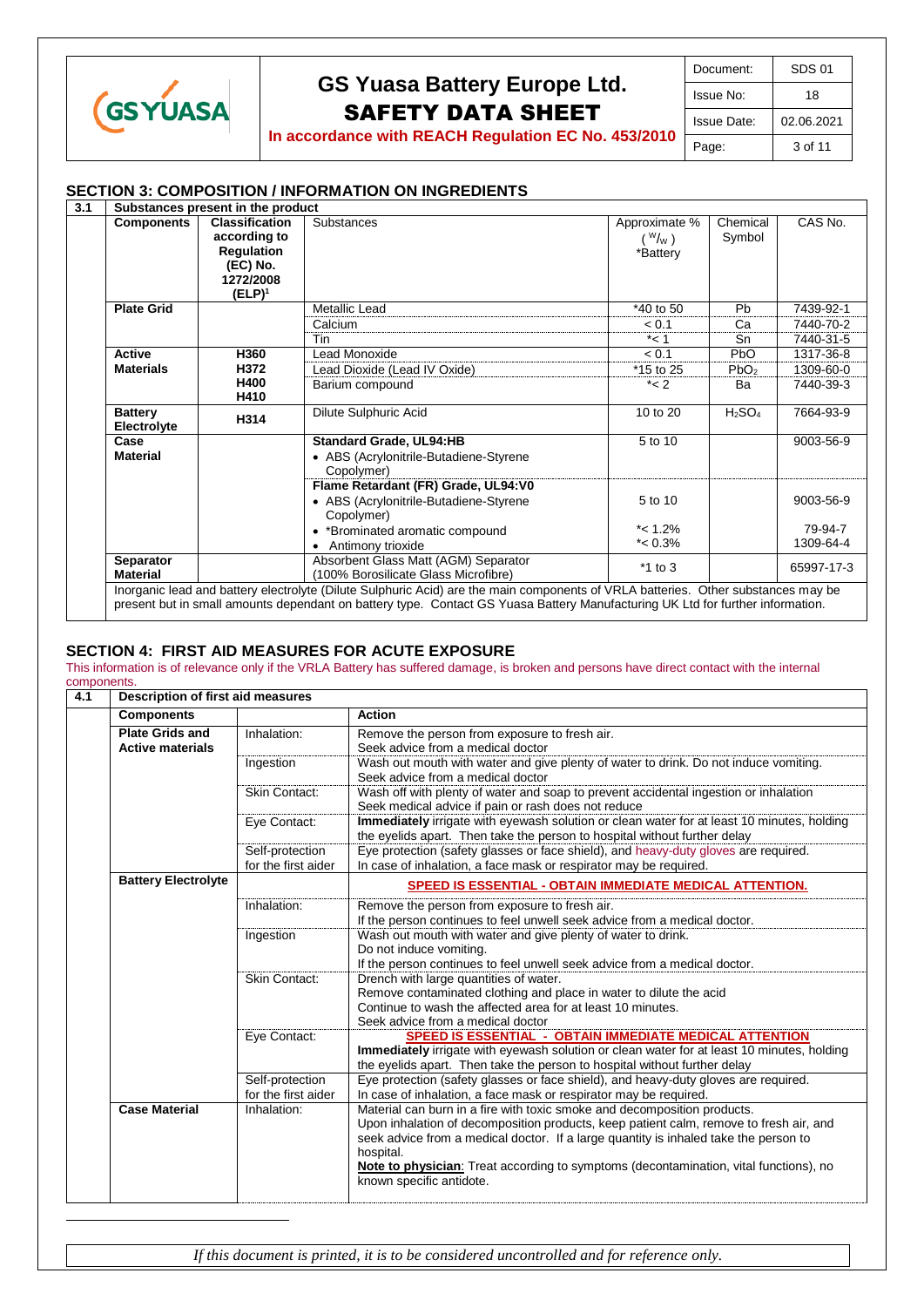

| Document:   | SDS 01     |
|-------------|------------|
| Issue No:   | 18         |
| Issue Date: | 02.06.2021 |
| Page:       | 4 of 11    |

Ingestion Wash out mouth with water and give plenty of water to drink. Do not induce vomiting. If the person continues to feel unwell seek advice from a medical doctor. Skin Contact: | Areas affected by molten material should be quickly placed under cold running water and a sterile protective dressing applied. Seek advice from a medical doctor. Eye Contact: May cause irritation or injury due to mechanical action and traces of Battery Electrolyte. **Immediately** irrigate with eyewash solution or clean water for at least 10 minutes, holding the eyelids apart. Then take the person to hospital without further delay Self-protection for the first aider<br>Inhalation: Eye protection (safety glasses or face shield), and disposable gloves are required. In case of inhalation, a face mask or respirator may be required. **Separator Material** Inhalation: Remove patient from exposure to fresh air. If irritation persists, seek advice from a medical doctor Ingestion Wash out mouth with water and give plenty of water to drink. Do not induce vomiting. If the person continues to feel unwell seek advice from a medical doctor. Skin Contact: | After contact with skin, wash immediately with plenty of soap and water. If irritation persists, seek advice from a medical doctor Eye Contact: May cause irritation or injury due to mechanical action and traces of Battery Electrolyte. **Immediately** irrigate with eyewash solution or clean water for at least 10 minutes, holding the eyelids apart. Then take the person to hospital without further delay Self-protection for the first aider Eye protection (safety glasses or face shield), and disposable gloves are required. In case of inhalation, a face mask or respirator may be required.

#### **SECTION 5: FIRE-FIGHTING AND EXPLOSION HAZARD MEASURES**

| 5   | <b>VRLA Battery</b> | General Information:<br><b>Explosion Hazard</b>   | • VRLA Batteries emit hydrogen gas which is highly flammable and will form<br>explosive mixtures in air from approx. 4% to 76%. This can be ignited by a<br>spark at any voltage, naked flames or other sources of ignition.<br>• Batteries in use will be part of an electrical circuit and must be isolated from<br>the power source before attempting to put out a fire. Switch the power OFF<br>before disconnecting the batteries from the power source.<br>Damaged batteries may expose negative plates, grey in colour, which may<br>ignite if allowed to dry out. These plates may be wetted down with water<br>after the battery has been removed from all electrical circuits. |
|-----|---------------------|---------------------------------------------------|------------------------------------------------------------------------------------------------------------------------------------------------------------------------------------------------------------------------------------------------------------------------------------------------------------------------------------------------------------------------------------------------------------------------------------------------------------------------------------------------------------------------------------------------------------------------------------------------------------------------------------------------------------------------------------------|
| 5.1 |                     | Suitable Extinguisher types:                      | CO <sub>2</sub> ; Foam; Dry Powder.                                                                                                                                                                                                                                                                                                                                                                                                                                                                                                                                                                                                                                                      |
|     |                     | Unsuitable Extinguisher<br>types                  | Water extinguishers must never be used to put out an electrical fire.                                                                                                                                                                                                                                                                                                                                                                                                                                                                                                                                                                                                                    |
| 5.2 |                     | Hazardous combustion &<br>decomposition products: | Carbon monoxide, Sulphur Dioxide, Sulphur Trioxide, Lead fume and vapour,<br>toxic fumes from decomposition of battery case materials.                                                                                                                                                                                                                                                                                                                                                                                                                                                                                                                                                   |
| 5.3 |                     | Advice for fire-fighters                          | Full face visor or safety goggles;<br>Respiratory equipment or self-contained breathing apparatus (SCBA);<br>Full acid resistant protective clothing must be worn in fire-fighting conditions.                                                                                                                                                                                                                                                                                                                                                                                                                                                                                           |

### **SECTION 6: ACCIDENTAL RELEASE MEASURES**

This information is of relevance only if the VRLA Battery has suffered damage and is broken.

| 6 | <b>Components</b>                                 |                                   |                                                                                                                                                                                                                                                                                                                                                                                    |
|---|---------------------------------------------------|-----------------------------------|------------------------------------------------------------------------------------------------------------------------------------------------------------------------------------------------------------------------------------------------------------------------------------------------------------------------------------------------------------------------------------|
|   | <b>VRLA Battery</b>                               |                                   | VRLA batteries are designed to be safe to handle and not to leak battery<br>electrolyte under normal conditions.<br>In case of accidental damage heavy-duty gloves are required to pick-up the<br>battery to protect against unseen electrolyte leakage                                                                                                                            |
|   | <b>Plate Grids and</b><br><b>Active Materials</b> | Personal Precautions:             | Eye protection (safety glasses or face shield), and heavy-duty gloves are<br>required.<br>If the material is wet, a face mask or respirator is not required<br>If the material is dry, a face mask or respirator is required                                                                                                                                                       |
|   |                                                   | Clean-up Methods:                 | Large, solid pieces may be picked up and bagged for recycling.<br>Never use a brush to sweep up debris; it may create Lead-dust in the air.<br>Wet clean the spill area to remove all traces of debris. Battery debris and<br>cleaning materials must be collected and placed in an inert sealed container<br>(e.g. self-seal plastic bag or bucket) for disposal, see Section 13. |
|   |                                                   | <b>Environmental Precautions:</b> | Do not allow material to enter a watercourse. Exposed Lead materials must be<br>placed in an inert sealed container (e.g. self-seal plastic bag or bucket) for<br>disposal, see Section 13.                                                                                                                                                                                        |
|   | <b>Battery Electrolyte:</b>                       | Personal Precautions:             | Ensure suitable, acid resistant personal protective clothing (including heavy-<br>duty gloves, safety glasses and respiratory protection) is worn during removal<br>and clean-up of spillages.                                                                                                                                                                                     |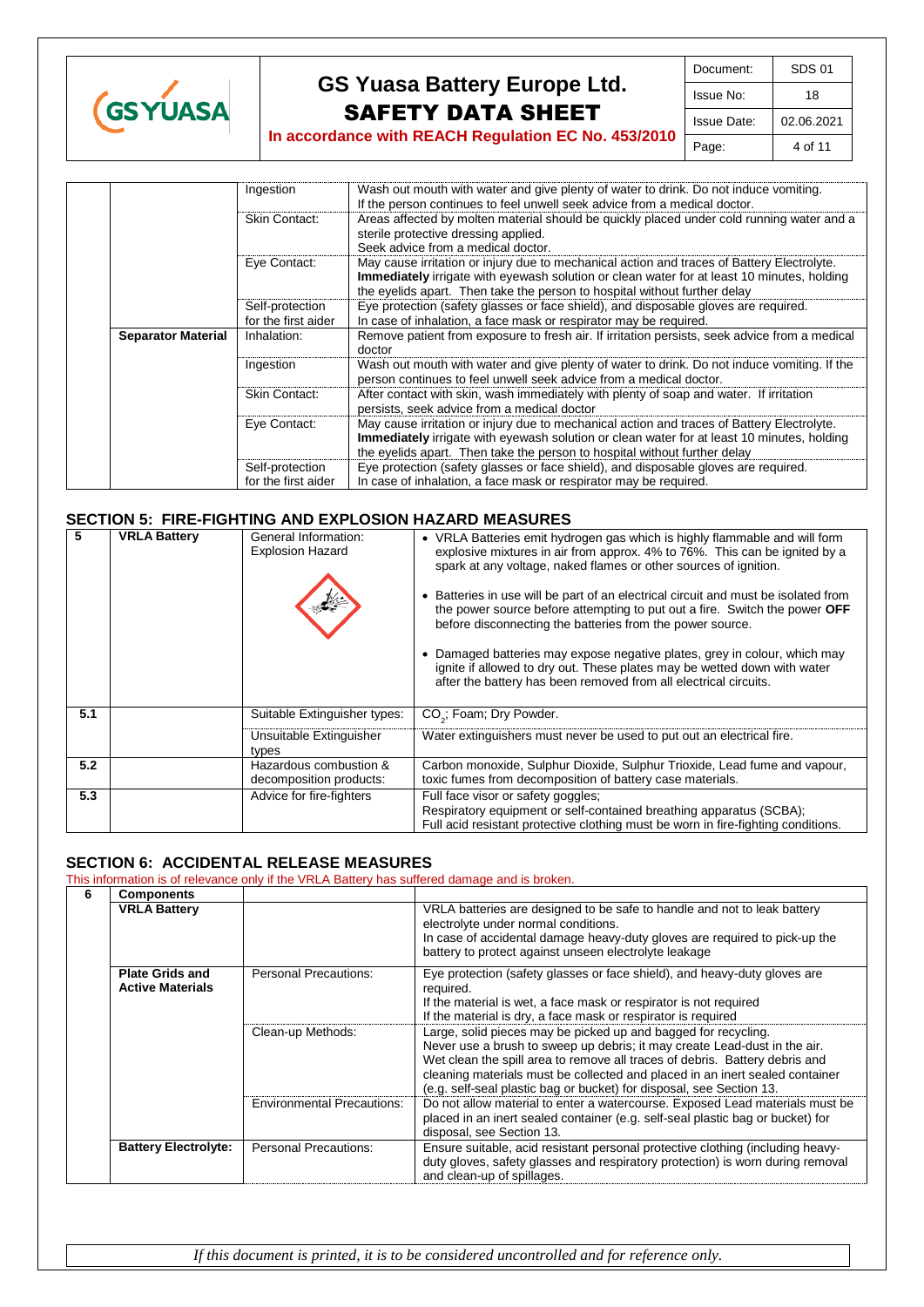

|                            | Clean-up Methods:<br>Small spillages: | Neutralise and absorb the spillage using soda ash, sodium bicarbonate<br>(available from supermarkets), sodium carbonate or calcium carbonate<br>powder.<br>Wet clean the spill area to remove all traces of debris. Battery debris and<br>cleaning materials must be collected and placed in an inert sealed container<br>(e.g. self-seal plastic bag or bucket) for disposal, see Section 13. |
|----------------------------|---------------------------------------|-------------------------------------------------------------------------------------------------------------------------------------------------------------------------------------------------------------------------------------------------------------------------------------------------------------------------------------------------------------------------------------------------|
|                            | Large spillages:                      | Large amounts of electrolyte spillage are unlikely with VRLA batteries since the<br>electrolyte is fully absorbed in the active materials and separator.<br>Bund the spillage area using dry sand, earth, sawdust or other inert material.                                                                                                                                                      |
|                            |                                       | Neutralise the electrolyte using soda ash, sodium bicarbonate (available from<br>supermarkets), sodium carbonate or calcium carbonate powder.<br>Wet clean the spill area to remove all traces of debris and electrolyte.<br>Cleaning materials must be collected and placed in an inert sealed container<br>(e.g. self-seal plastic bag or bucket) for disposal, see Section 13.               |
|                            | <b>Environmental Precautions:</b>     | Battery electrolyte must not be allowed to enter any drains or sewage system<br>or water course.                                                                                                                                                                                                                                                                                                |
| <b>Case Material:</b>      | Clean-up Methods:                     | Assume battery case material is contaminated and proceed as for <b>Plate Grids</b><br>and Active Materials above.                                                                                                                                                                                                                                                                               |
| <b>Separator Material:</b> | Clean-up Methods:                     | Assume battery case material is contaminated and proceed as for <b>Plate Grids</b><br>and Active Materials above.                                                                                                                                                                                                                                                                               |

Note: If appropriate refer to 8 and 13

### **SECTION 7: HANDLING AND STORAGE**

| 7.1 | <b>Component:</b>   | <b>Precautions For Safe</b> |                                                                                    |
|-----|---------------------|-----------------------------|------------------------------------------------------------------------------------|
|     | <b>VRLA Battery</b> | Handling:                   |                                                                                    |
|     |                     |                             | Only trained operators should be allowed to handle VRLA batteries.                 |
|     |                     |                             |                                                                                    |
|     |                     |                             | PPE: No specialist protective clothing or equipment is required, except that for   |
|     |                     |                             | handling heavy weights.                                                            |
|     |                     |                             | Hygiene: There are no specialist requirements beyond good, standard                |
|     |                     |                             | workplace practices.                                                               |
|     |                     |                             | Mechanical lifting aides: (e.g. FLT and pallet trucks) will be required to move    |
|     |                     |                             | pallets of batteries. Weight approximately 1 tonne                                 |
|     |                     |                             | Mechanical handling aides: (e.g. trucks and lifters) will be required to handle    |
|     |                     |                             | individual batteries over 25 kg in weight.                                         |
|     |                     |                             | <b>General Safety Considerations:</b>                                              |
|     |                     |                             | Do not drop batteries: dents and deformation of the case may be an indication      |
|     |                     |                             | of internal damage to the battery. Cracks will allow electrolyte to escape.        |
|     |                     |                             | Do not place VRLA Batteries lid-to-lid so that terminals will short-circuit.       |
| 7.2 |                     | <b>Conditions For Safe</b>  | Store VRLA Batteries in a cool, well-ventilated area with a solid, impervious      |
|     |                     | Storage, Including Any      | surface, and adequate containment in the event of accidental acid spillage.        |
|     |                     | Incompatibilities:          | Store under a roof and protect against direct sunlight and adverse weather         |
|     |                     |                             | conditions including rain, snow and other sources of water.                        |
|     |                     |                             | Storage of large quantities of VRLA batteries may require approval from local      |
|     |                     |                             | environmental protection agency and/or local water authorities.                    |
|     |                     |                             | Pallets of VRLA Batteries are heavy. Store at ground level or in lower levels of   |
|     |                     |                             | storage systems (e.g. racking).                                                    |
|     |                     |                             | Take special care in dry conditions to avoid the risk of electrostatic discharges. |
|     |                     |                             | Protect against physical damage and exposure to organic solvents and other         |
|     |                     |                             | incompatible materials.                                                            |
|     |                     |                             | Do not store VRLA batteries close to sources of heat, naked flames and             |
|     |                     |                             | sparks.                                                                            |
|     |                     |                             | Store batteries in their original packaging wherever possible. When batteries      |
|     |                     |                             | are removed from their original packaging (e.g. for transportation of small        |
|     |                     |                             | quantities), ensure new packaging protects the batteries from damage and the       |
|     |                     |                             | risk of short-circuit of the terminals.                                            |
|     |                     | End-of-Life                 | Ensure batteries are removed from equipment at the end of life and are             |
|     |                     | (EC WEEE Regulations)       | collected for recycling by an approved contractor.                                 |
| 7.3 |                     | Specific End Uses:          | Refer to EN 50272-1:2010, Safety requirements for secondary batteries<br>1.        |
|     |                     | Installation:               | and battery installations - Part 1 General safety information.                     |
|     |                     |                             | 2.<br>Refer to EN 50272-2:2001, Safety requirements for secondary batteries        |
|     |                     |                             | and battery installations - Part 2 Stationary batteries.                           |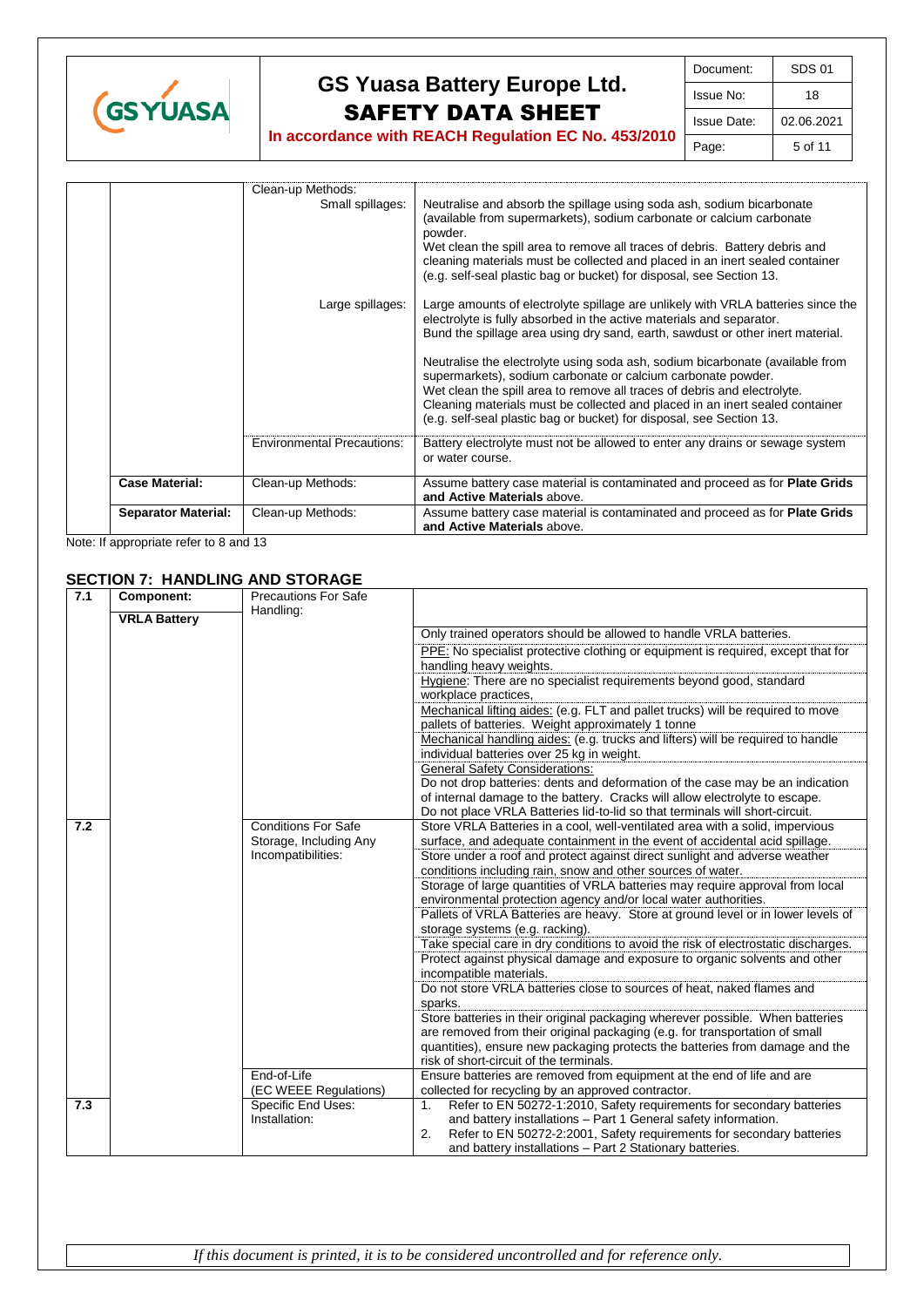

**In accordance with REACH Regulation EC No. 453/2010**

## **SECTION 8: EXPOSURE CONTROL / PERSONAL PROTECTION**

|     | <b>Components</b>   |                                           |                                                                                                                                                                                                                                                                         |
|-----|---------------------|-------------------------------------------|-------------------------------------------------------------------------------------------------------------------------------------------------------------------------------------------------------------------------------------------------------------------------|
| 8.1 | <b>VRLA Battery</b> | <b>Control Parameters:</b>                | There are no special control parameters for the handling, storage, installation of<br><b>VRI A Batteries.</b><br>VRLA Batteries emit hydrogen gas which is highly flammable and will form<br>explosive mixtures in air from approximately 4% to 76%. Never install VLRA |
|     |                     |                                           | Batteries in a gas-tight enclosure during storage, transport or usage.                                                                                                                                                                                                  |
| 8.2 |                     | <b>Exposure Control:</b>                  | There are no special exposure controls for the handling, storage, installation or<br>use of VRLA Batteries.                                                                                                                                                             |
| 8.3 |                     | Personal Protection:                      | When there is no evidence of damage or visible traces of liquid (electrolyte) or<br>solid deposits on the batteries they may be handled safely without extra<br>personal protective equipment.                                                                          |
|     |                     |                                           | Ensure electrical insulation equipment is used when installing batteries.<br>(e.g. insulated mats and covers; insulated tools)                                                                                                                                          |
|     |                     |                                           | Remove ALL metallic objects from the person when working with VRLA<br>Batteries: e.g. Jewellery (rings, watches, bracelets, necklaces), pens, torches,<br>etc.                                                                                                          |
|     |                     |                                           | Where there are signs of damage or liquid (electrolyte) or solid deposits, rubber<br>gloves and acid resistant clothing must be worn when handling the batteries<br>and affected packaging to protect against the effects of any electrolyte that may<br>be present.    |
|     |                     |                                           | If it is suspected that free electrolyte is present, then safety glasses must be<br>worn, and if large amounts are present, chemical goggles or face shield should<br>be used.                                                                                          |
|     |                     | <b>UL CAUTIONARY</b><br><b>STATEMENT:</b> | "Warning: Risk of fire, explosion, or burns. Do not disassemble; heat above<br>50°C; or incinerate".                                                                                                                                                                    |

### **SECTION 9: PHYSICAL AND CHEMICAL PROPERTIES**

|     | <b>Components</b>                |                   |                                                      |                                                                                                      |                                                                                                                                           |
|-----|----------------------------------|-------------------|------------------------------------------------------|------------------------------------------------------------------------------------------------------|-------------------------------------------------------------------------------------------------------------------------------------------|
| 9.1 | <b>VRLA Battery</b>              |                   | • The main components are listed in SECTION 2 above. |                                                                                                      |                                                                                                                                           |
|     |                                  |                   |                                                      | • The undamaged product is a manufactured article in an inert plastic (ABS) case, which will burn if |                                                                                                                                           |
|     |                                  |                   |                                                      |                                                                                                      | subjected to high temperatures or sources of ignition. Some battery types are made with Flame Retardant                                   |
|     |                                  |                   |                                                      |                                                                                                      | ABS cases, see technical specification. These batteries carry the suffix 'FR' after the battery type; e.g.                                |
|     |                                  | <b>NP24-12IFR</b> |                                                      |                                                                                                      |                                                                                                                                           |
|     |                                  |                   |                                                      |                                                                                                      | The information below refers to the physical and chemical properties of the main VRLA Battery components and substances. This information |
|     | is published for reference only. |                   |                                                      |                                                                                                      |                                                                                                                                           |
|     | <b>Plate Grids and</b>           | Appearance        |                                                      | Safety-related data                                                                                  |                                                                                                                                           |
|     | <b>Active materials:</b>         | Form              | Solid                                                | Solidification point                                                                                 | 327 °C                                                                                                                                    |
|     |                                  | Colour            | Grey or brown                                        | <b>Boiling point</b>                                                                                 | 1740 °C                                                                                                                                   |
|     |                                  | Odour             | Odourless                                            | Solubility in water                                                                                  | Very low (0.15mg/l)                                                                                                                       |
|     |                                  |                   |                                                      | Solubility in acid or                                                                                | Yes, dependant on the strength of                                                                                                         |
|     |                                  |                   |                                                      | alkaline solutions                                                                                   | solution.                                                                                                                                 |
|     |                                  |                   |                                                      | Density (at 20°C)                                                                                    | 11.35 $g/cm^{3}$                                                                                                                          |
|     |                                  |                   |                                                      | Vapour pressure (at 20°C)                                                                            | *Undetectable                                                                                                                             |
|     | <b>Battery Electrolyte:</b>      |                   |                                                      |                                                                                                      |                                                                                                                                           |
|     |                                  | Form              | Liquid                                               | Solidification point                                                                                 | -35 to -60 $\degree$ C                                                                                                                    |
|     |                                  | Colour            | Colourless                                           | <b>Boiling point</b>                                                                                 | Approx. 108 to 114 °C                                                                                                                     |
|     |                                  | Odour             | Odourless                                            | Solubility in water                                                                                  | Complete                                                                                                                                  |
|     |                                  |                   |                                                      | Density (at 20°C)                                                                                    | Variable up to 1.350 g/cm <sup>3</sup>                                                                                                    |
|     |                                  |                   |                                                      | Vapour pressure (at 20°C)                                                                            | *10-20 mmHq                                                                                                                               |
|     | <b>Case Material:</b>            | Appearance        |                                                      | Safety-related data                                                                                  |                                                                                                                                           |
|     |                                  | Form              | Solid                                                | Softening point                                                                                      | > 100 °C (DIN 53460)                                                                                                                      |
|     |                                  | Colour            | Grey or black                                        | <b>Flash Point</b>                                                                                   | $>330$ °C                                                                                                                                 |
|     |                                  | Odour             | Slight Odour                                         | Solubility in water                                                                                  | Insoluble                                                                                                                                 |
|     |                                  |                   |                                                      | Solubility in other solvents                                                                         | Soluble in polar solvents, aromatic<br>solvents, chlorinated hydrocarbons.                                                                |
|     |                                  |                   |                                                      | Density (at 20°C)                                                                                    | 1.07-1.4 g/cm <sup>3</sup> (DIN 53479)                                                                                                    |
|     |                                  |                   |                                                      | Vapour pressure (at                                                                                  | *Undetectable                                                                                                                             |
|     |                                  |                   |                                                      | $*20^{\circ}C$                                                                                       |                                                                                                                                           |
|     | <b>Separator Material:</b>       |                   |                                                      |                                                                                                      |                                                                                                                                           |
|     |                                  | Form              | Fibrous material                                     | Solidification point                                                                                 | *820°C                                                                                                                                    |
|     |                                  | Colour            | White                                                | <b>Boiling point</b>                                                                                 | *>2500°C                                                                                                                                  |
|     |                                  | Odour             | Odourless                                            | Solubility in water                                                                                  | Insoluble                                                                                                                                 |
|     |                                  |                   |                                                      | Density (at 20°C)                                                                                    | $*2.23 g/cm3$                                                                                                                             |
|     |                                  |                   |                                                      | Vapour pressure (at 20°C)                                                                            | *Undetectable                                                                                                                             |

*If this document is printed, it is to be considered uncontrolled and for reference only.*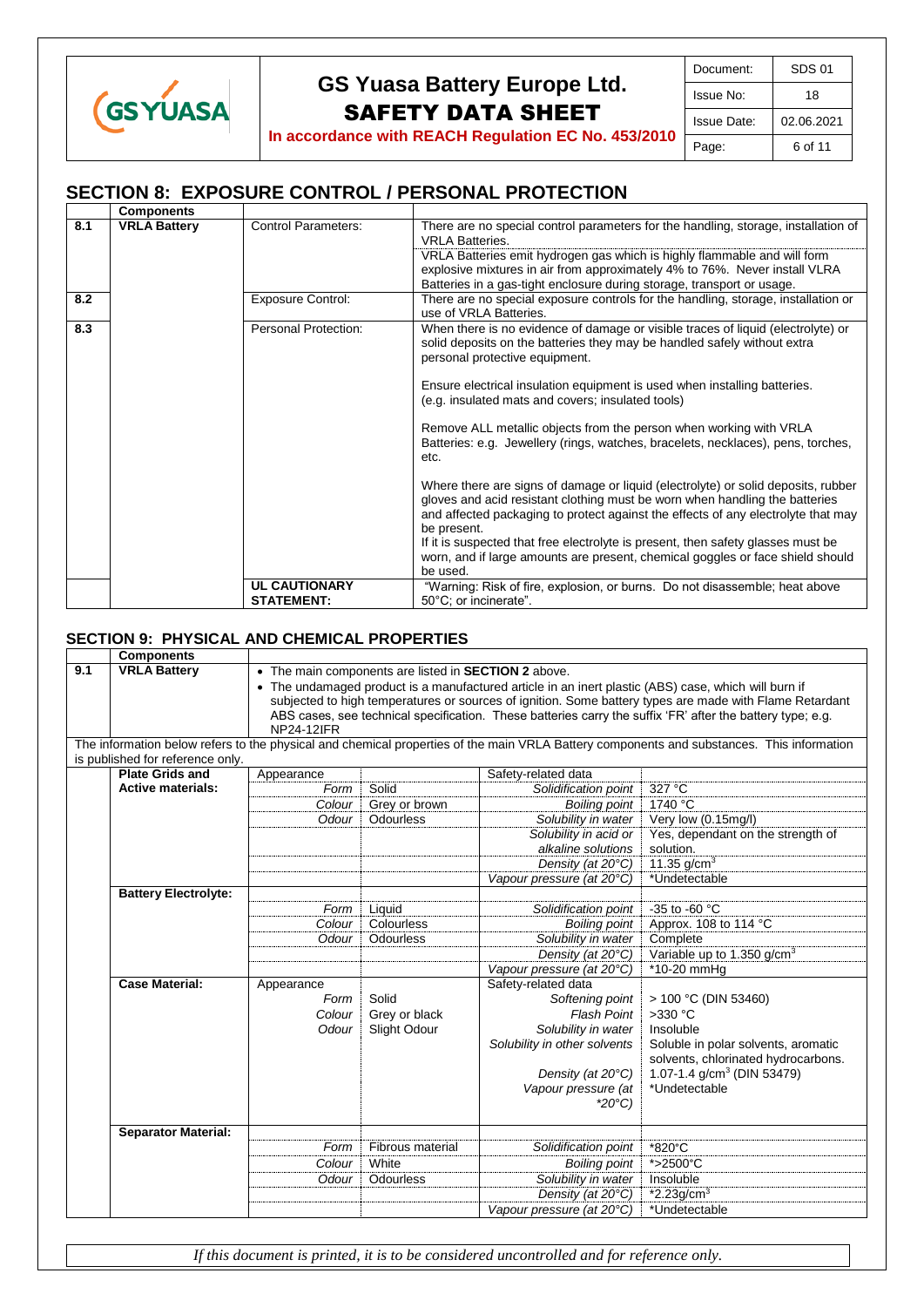

| Document:   | SDS 01     |
|-------------|------------|
| Issue No:   | 18         |
| Issue Date: | 02.06.2021 |
| Page:       | 7 of 11    |

## **SECTION 10: STABILITY AND REACTIVITY**

|      | <b>Components</b>                                  |                                        |                                                                                                                                                                                                                                                                                                                                                                                  |
|------|----------------------------------------------------|----------------------------------------|----------------------------------------------------------------------------------------------------------------------------------------------------------------------------------------------------------------------------------------------------------------------------------------------------------------------------------------------------------------------------------|
| 10.1 | <b>VRLA Battery</b>                                | Stability:                             | Within the operational temperature range -20 to $+50$ °C the<br>undamaged product is stable.                                                                                                                                                                                                                                                                                     |
| 10.4 | <b>Plate Grids and</b><br><b>Active materials:</b> | Materials & Conditions to<br>Avoid:    | Powdered Lead reacts violently with fused ammonium nitrate and<br>sodium acetylide. Reacts violently when in contact with chlorine<br>trifluoride.                                                                                                                                                                                                                               |
| 10.3 | <b>Battery Electrolyte:</b>                        | Possibility of Hazardous Reactions     | • Dilution of the higher concentrated grades with water may liberate<br>excessive heat.<br>• Highly reactive with metals and organic materials.<br>• On contact with metals, may generate hydrogen which forms explosive<br>mixtures with air.<br>• Destroys organic materials such as cardboard, wood, textiles, etc.<br>• Vigorous reaction with sodium hydroxide and alkalis. |
| 10.6 |                                                    | Hazardous Decomposition<br>Product(s): | Sulphur oxides<br>$\bullet$                                                                                                                                                                                                                                                                                                                                                      |
| 10.1 | <b>Case Material:</b>                              | Materials & Conditions to<br>Avoid:    | • To avoid thermal decomposition, do not overheat.<br>Starts to decompose at temperatures >275°C.<br>٠<br>Powerful oxidising agents.<br>٠                                                                                                                                                                                                                                        |
| 10.6 |                                                    | Hazardous decomposition<br>products:   | Monomers, other degradation products, traces of hydrogen<br>٠<br>cyanide.                                                                                                                                                                                                                                                                                                        |
| 10.1 | <b>Separator Material:</b>                         | Stability:                             | • Stable material.                                                                                                                                                                                                                                                                                                                                                               |
| 10.4 |                                                    | Materials & Conditions to<br>Avoid:    | • Incompatible with Hydrofluoric acid and concentrated Sodium<br>Hydroxide.                                                                                                                                                                                                                                                                                                      |
| 10.6 |                                                    | Hazardous decomposition<br>products:   | • No hazardous polymerisation expected.                                                                                                                                                                                                                                                                                                                                          |

## **SECTION 11: TOXICOLOGICAL INFORMATION**

 $\overline{a}$ 

This information is of relevance only if the VRLA Battery has suffered damage and is broken.

|      | <b>Components</b>                                     |                       |                                                                                                                                                                                                                                                                                                                                                                                                       |
|------|-------------------------------------------------------|-----------------------|-------------------------------------------------------------------------------------------------------------------------------------------------------------------------------------------------------------------------------------------------------------------------------------------------------------------------------------------------------------------------------------------------------|
| 11   | <b>VRLA Battery</b>                                   |                       | This information does not apply to the undamaged VRLA Battery. It is<br>of relevance if the battery is broken and the components are released<br>to the environment.<br>Exposure limits may vary according to national law and regulations.                                                                                                                                                           |
| 11.1 | <b>Plate Grids:</b><br>Metallic Lead,<br>Lead alloys. | <b>Acute Toxicity</b> | • Toxic by ingestion or inhalation<br>• Chronic poison<br>• Lead is a poison that affects virtually every system in the body<br>• Symptoms include fatigue, headaches, constipation, aching bones and<br>muscles, gastrointestinal tract disturbances and reduced appetite<br>• Blood Lead levels of 80 µg/dl and above have been associated with<br>both acute and chronic effects of Lead poisoning |
|      | <b>Active materials:</b><br>Lead dioxide.             | <b>Acute Toxicity</b> | • Toxic by ingestion or inhalation<br>• Chronic poison<br>• Chronic exposure to Lead compounds may lead to a build-up of Lead in<br>the body, giving rise to a variety of health problems, including anaemia,<br>kidney and liver damage, impaired eyesight, memory loss and CNS <sup>2</sup><br>damage                                                                                               |
|      | <b>Battery Electrolyte:</b>                           | Corrosive             | Corrosive, the more concentrated solutions can cause serious burns to<br>the mouth, eyes and skin<br>Harmful by ingestion and through skin contact                                                                                                                                                                                                                                                    |
|      |                                                       | Inhalation:           | Mist is a severe irritant to the respiratory tract. Fluid build-up on the lung<br>(pulmonary oedema) may occur up to 48 hours after exposure and could prove<br>fatal                                                                                                                                                                                                                                 |

*If this document is printed, it is to be considered uncontrolled and for reference only.*  $2$  CNS = Central Nervous System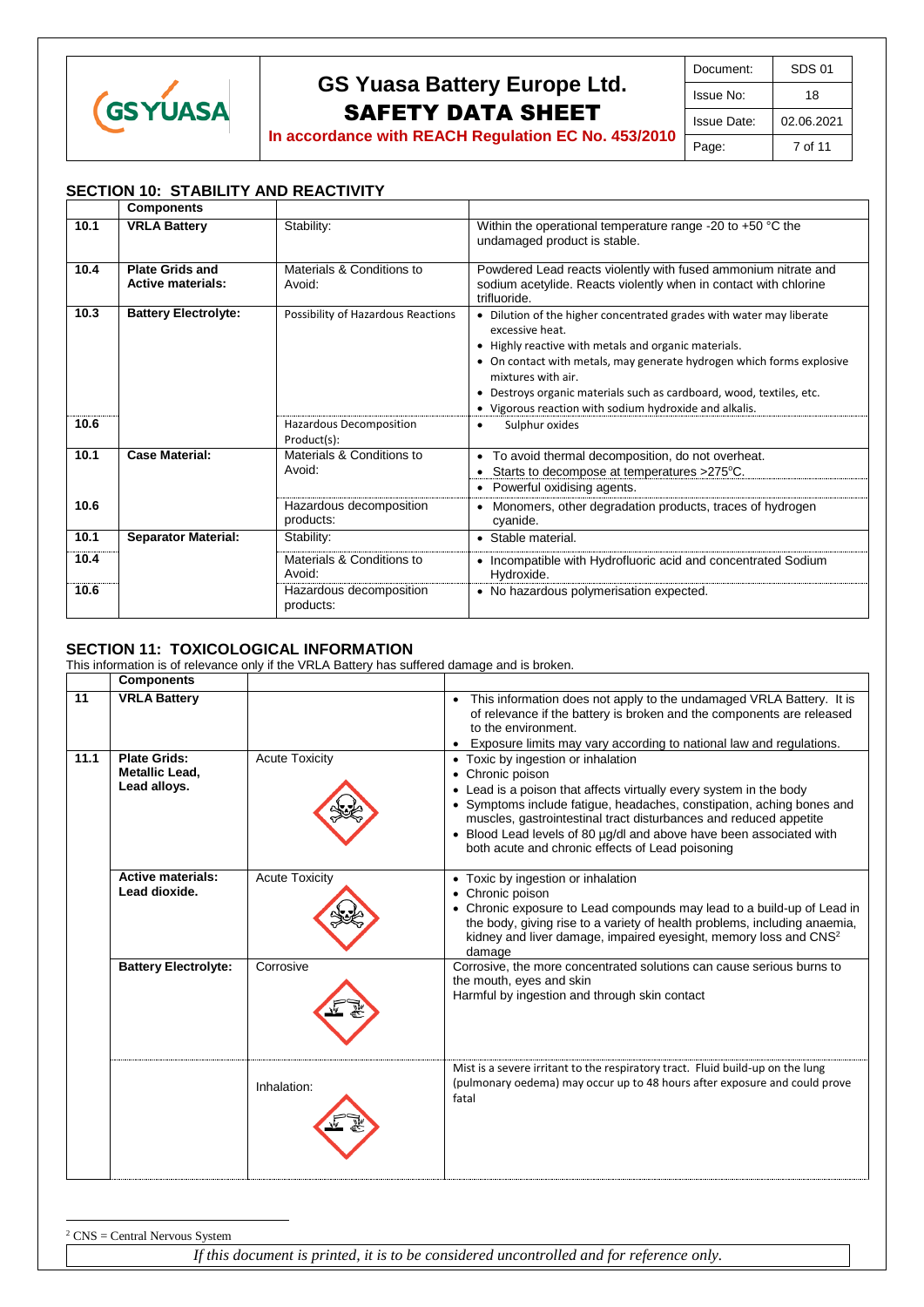

| Document:          | SDS 01     |
|--------------------|------------|
| Issue No:          | 18         |
| <b>Issue Date:</b> | 02.06.2021 |
| Page:              | 8 of 11    |

**In accordance with REACH Regulation EC No. 453/2010**

|      |                             | Ingestion:    | Will immediately cause severe corrosion of and damage to the gastrointestinal<br>tract                                                                                                                                                                                                                                 |
|------|-----------------------------|---------------|------------------------------------------------------------------------------------------------------------------------------------------------------------------------------------------------------------------------------------------------------------------------------------------------------------------------|
| 11.1 | <b>Battery Electrolyte:</b> | Skin Contact: | Causes severe chemical burns                                                                                                                                                                                                                                                                                           |
|      |                             | Eye Contact:  | Risk of serious damage to eyes. Causes severe burns. May cause prolonged or<br>permanent damage or even total loss of sight. Mist will cause irritation                                                                                                                                                                |
|      | <b>Case Material:</b>       |               | According to information available the product is not harmful to health<br>provided it is correctly handled and processed according to the given<br>recommendations.                                                                                                                                                   |
|      | <b>Separator Material:</b>  |               | Based on animal implantation and epidemiologic studies glass microfibers<br>are thought to have some limited carcinogenic potential and as such are<br>designated as Group 2B materials (IARC, US). The material should be<br>treated as a category 3 carcinogen (Europe).<br>Limited evidence of carcinogenic effect. |

## **SECTION 12: ECOLOGICAL INFORMATION**

This information is of relevance only if the VRLA Battery has suffered damage and is broken.

|      | <b>Components</b>                                  |                                                 |                                                                                                                                                                                                                                                                                                                                                                                                                                              |
|------|----------------------------------------------------|-------------------------------------------------|----------------------------------------------------------------------------------------------------------------------------------------------------------------------------------------------------------------------------------------------------------------------------------------------------------------------------------------------------------------------------------------------------------------------------------------------|
| 12.1 | <b>VRLA Battery</b>                                |                                                 | This information does not apply to the undamaged VRLA Battery. It is of<br>relevance if the battery is broken and the components are released to the<br>environment.                                                                                                                                                                                                                                                                         |
| 12.2 | <b>Plate Grids and</b><br><b>Active materials:</b> | Metallic Lead, Lead alloys and<br>Lead dioxide. | Chemical and physical treatment is required for the elimination of Lead<br>from water. Waste water containing Lead must not be disposed of in an<br>untreated condition.                                                                                                                                                                                                                                                                     |
|      |                                                    | Ecotoxicity:                                    | • Lead metal in massive form is not classified as hazardous to the<br>aquatic environment, due to its low solubility and rapid removal from the<br>water column. Inorganic lead compounds are considered to be acutely<br>toxic in the environment and also to present a long-term hazard to<br>aquatic organisms.                                                                                                                           |
|      |                                                    | H Phrase H400 &410                              |                                                                                                                                                                                                                                                                                                                                                                                                                                              |
|      |                                                    | Effect in the aquatic<br>environment:           | • Toxicity for fish:<br>96 h LC 50 > 100 mg/l<br>• Toxicity for daphnia:<br>48 h EC 50 > 100 mg/l<br>• Toxicity for alga:<br>72 h IC 50 > 10 mg/l                                                                                                                                                                                                                                                                                            |
| 12.3 | <b>Battery Electrolyte:</b>                        | Ecotoxicity:                                    | • In order to avoid damage to the sewerage system, the acid has to be<br>neutralised by means of soda ash, sodium bicarbonate or sodium<br>carbonate before disposal.<br>• Ecological damage is possible by change of pH. The electrolyte<br>solution reacts with water and organic substances, causing damage to<br>flora and fauna.<br>• The electrolyte may also contain components of Lead that can be toxic<br>to aquatic environments. |
|      |                                                    | Persistence and Degradation:                    | Remains indefinitely in the environment as sulphate.                                                                                                                                                                                                                                                                                                                                                                                         |
| 12.4 | <b>Case Material:</b>                              | Elimination information:                        | No data available: insoluble in water                                                                                                                                                                                                                                                                                                                                                                                                        |
|      |                                                    | Behaviour and environmental<br>fate:            | Due to the consistency of the product, and its insolubility in water, it will<br>apparently not be bio-available.                                                                                                                                                                                                                                                                                                                            |
|      |                                                    |                                                 |                                                                                                                                                                                                                                                                                                                                                                                                                                              |
|      |                                                    |                                                 | If this document is printed, it is to be considered uncontrolled and for reference only.                                                                                                                                                                                                                                                                                                                                                     |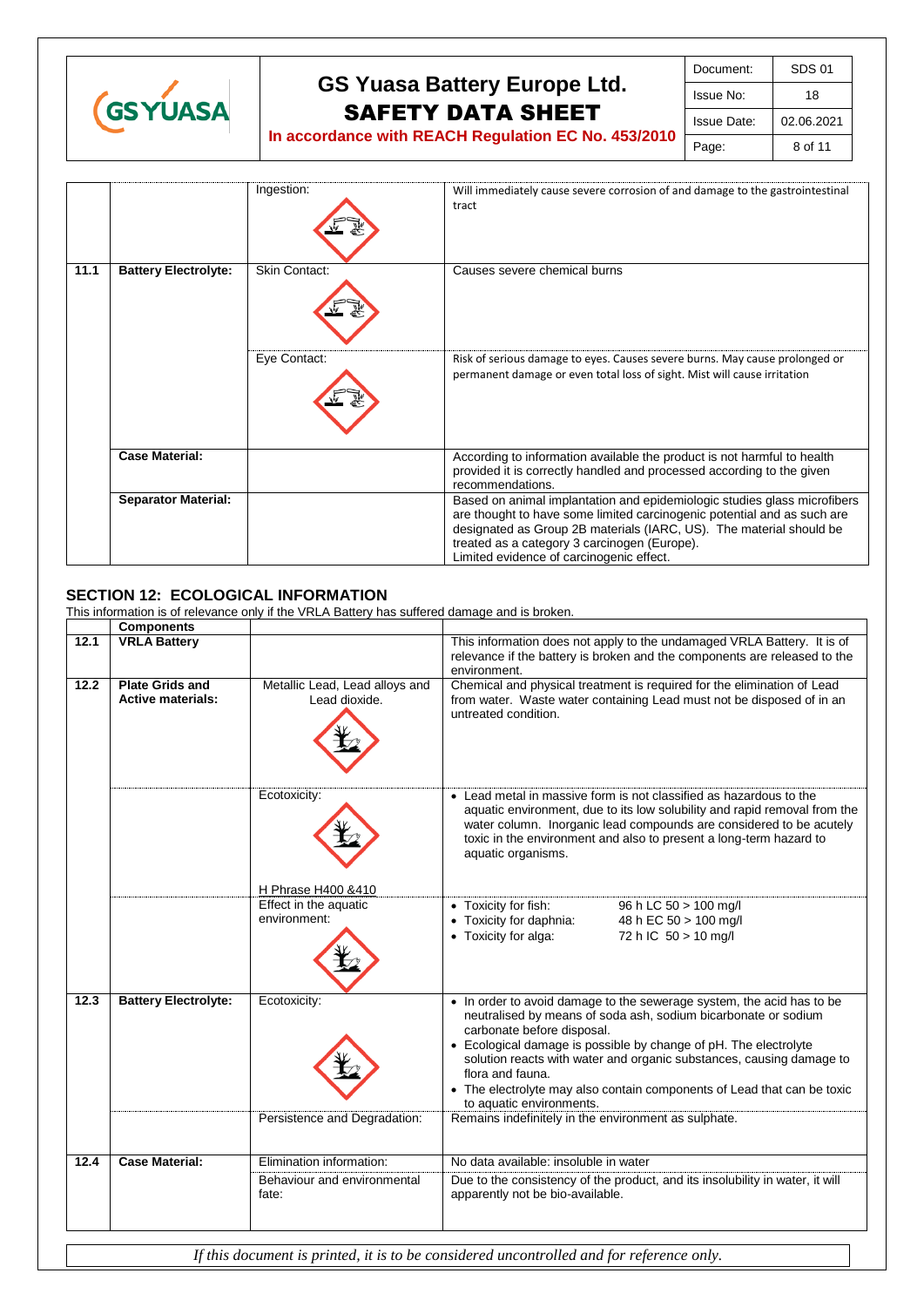

| Document:   | SDS 01             |
|-------------|--------------------|
| Issue No:   | 18                 |
| Issue Date: | 02.06.2021         |
| Page:       | 9 <sub>of</sub> 11 |

**In accordance with REACH Regulation EC No. 453/2010**

| 14.J | <b>Separator Material:</b> | No data<br>: insoluble in water<br>. available:  |
|------|----------------------------|--------------------------------------------------|
|      |                            | Not thought to pose any risk to the environment. |

### **SECTION 13: DISPOSAL CONSIDERATIONS**

|      | <b>Components</b>                                  |                      |                                                                                                                                                                                                                                                                                                                                                                                                                                                                                                     |
|------|----------------------------------------------------|----------------------|-----------------------------------------------------------------------------------------------------------------------------------------------------------------------------------------------------------------------------------------------------------------------------------------------------------------------------------------------------------------------------------------------------------------------------------------------------------------------------------------------------|
| 13.1 | <b>VRLA Battery</b>                                | Europe:              | • Spent (used) VRLA Batteries are subject to the requirements of the<br>Batteries Directive 2006/66/EC on batteries and accumulators and<br>waste batteries and accumulators. Spent (used) VRLA Batteries MUST<br>be sent for recycling through an authorised contractor at the end-of-life.<br>• The WEEE Directive 2002/96/EC (Waste Electrical and Electronic<br>Equipment) applies. Spent (used) VRLA Batteries MUST be removed<br>from electrical and electronic equipment at the end-of-life. |
|      |                                                    | Worldwide:           | • VRLA batteries contain inorganic Lead compounds and Sulphuric Acid<br>which are damaging to the environment.<br>• Spent (used) batteries must be disposed of in an environmentally<br>friendly manner in accordance with local national laws and regulations.                                                                                                                                                                                                                                     |
|      |                                                    |                      | • VRLA batteries must not be dismantled, burnt or incinerated as a means<br>of disposal.<br>• At the end of life VRLA batteries may still be electrically 'live' and contain<br>a large amount of electrical energy. The same care and attention to<br>safe handling should be taken as when handling new batteries.<br>Particular care must be taken to avoid short-circuiting the battery<br>terminals.                                                                                           |
| 13.2 | <b>Plate Grids and</b><br><b>Active materials:</b> | Europe<br>Worldwide  | • Metallic Lead and active materials (Lead Oxides) must be recycled.<br>• Disposal must be carried out in accordance with the European<br>Hazardous Waste Directive 2008/98/EC                                                                                                                                                                                                                                                                                                                      |
| 13.3 | <b>Battery Electrolyte:</b>                        | Europe               | • Disposal must be carried out in accordance with the European<br>Hazardous Waste Directive 2008/98/EC on the protection of the<br>environment through criminal law                                                                                                                                                                                                                                                                                                                                 |
|      |                                                    | Worldwide<br>General | • Disposal should be in accordance with local, state or national legislation.<br>• Battery electrolyte is dilute Sulphuric Acid, the strength of which<br>depends on the state of charge of the batteries. It must be neutralised<br>before disposal. See SECTION 6 for clean-up and disposal advice.                                                                                                                                                                                               |
| 13.3 | <b>Case Material:</b>                              |                      | • Do not dispose of this product into sewers, any ocean or water course in<br>order to prevent marine animals and birds from ingesting.<br>• Recycling is encouraged.<br>• Disposal by controlled incineration or source landfill in accordance with<br>local national laws and regulations may be acceptable.                                                                                                                                                                                      |
| 13.4 | <b>Separator Material:</b>                         |                      | • Constitutes a special waste by virtue of hazardous substance content.<br>• Dispose of via approved landfill site. Disposal by controlled source<br>landfill in accordance with local national laws and regulations may be<br>acceptable.                                                                                                                                                                                                                                                          |

## **SECTION 14: TRANSPORT INFORMATION**

|                                                                                          | <b>Components</b>   |                |                                                                                                                                                                                                                                                                                                                                                                                         |  |
|------------------------------------------------------------------------------------------|---------------------|----------------|-----------------------------------------------------------------------------------------------------------------------------------------------------------------------------------------------------------------------------------------------------------------------------------------------------------------------------------------------------------------------------------------|--|
| 14.1                                                                                     | <b>VRLA Battery</b> | Land Transport | Land Transport (ADR / RID)<br>$\bullet$ UN N°: UN2800<br>• Classification ADR / RID: Class 8<br>• Proper Shipping Name: BATTERIES, WET, NON-SPILLABLE electric<br>storage<br>• Packing Group ADR: not assigned<br>$\bullet$ Tunnel code: E<br>• ADR / RID: New and spent (used) batteries are exempt from all ADR /<br>RID (special provision 598)                                      |  |
|                                                                                          |                     | Sea Transport  | Sea transport (IMDG Code)<br>$\bullet$ UN N°: UN2800<br>• Classification: Class 8<br>• Proper Shipping Name: BATTERIES, WET, NON-SPILLABLE electric<br>storage<br>$\bullet$ EmS: F-A, S-B<br>Non-Spillable batteries meet the requirements of Special Provision 238<br>*parts 1 & 2; they are exempt from all IMDG codes and are not subject to<br>special regulation for sea transport |  |
|                                                                                          |                     | Air Transport  | Air Transport (IATA-DGR)<br>$\bullet$ UN N°: 2800<br>• Classification: Class 8<br>• Proper Shipping Name: BATTERIES, WET, NON-SPILLABLE electric<br>storage                                                                                                                                                                                                                             |  |
| If this document is printed, it is to be considered uncontrolled and for reference only. |                     |                |                                                                                                                                                                                                                                                                                                                                                                                         |  |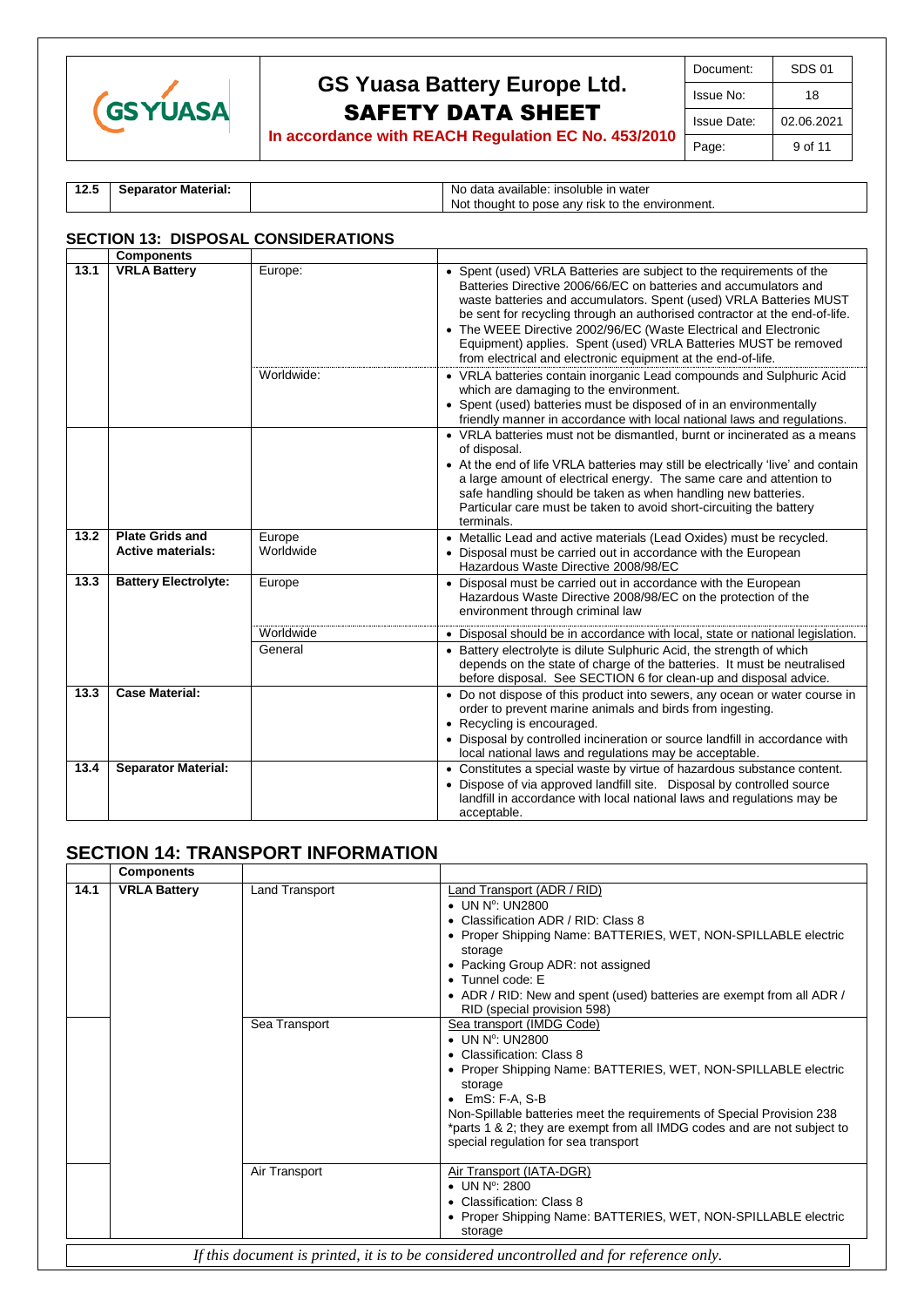

| Document:   | SDS 01     |
|-------------|------------|
| Issue No:   | 18         |
| Issue Date: | 02.06.2021 |
| Page:       | 10 of 11   |

|  | • Special Provision A48: Packaging test are not considered necessary<br>• Special Provision A67: Yuasa's VRLA batteries meet the requirements<br>of Packing Instruction 872.<br>The battery has been prepared for transport so as to prevent:<br>A short-circuit of the battery's terminals by packaging in a strong and<br>a)<br>sturdy carton box; AND/OR<br>The battery has been fitted with an insulating cover (made from ABS)<br>b)<br>which prevents contact with the terminals.<br>Unintentional activation is thus prevented<br>C)<br>The words "NOT RESTRICTED" and the Special Provision (SP) number<br>must be indicated on all shipping documents<br>• Special Provision: A164: The battery has been prepared for transport so<br>as to prevent:<br>Short-circuit of the battery's terminals by packaging in a strong and<br>a)<br>sturdy carton box; AND/OR<br>The battery has been fitted with a cover (made from ABS) which<br>b) |
|--|---------------------------------------------------------------------------------------------------------------------------------------------------------------------------------------------------------------------------------------------------------------------------------------------------------------------------------------------------------------------------------------------------------------------------------------------------------------------------------------------------------------------------------------------------------------------------------------------------------------------------------------------------------------------------------------------------------------------------------------------------------------------------------------------------------------------------------------------------------------------------------------------------------------------------------------------------|
|  | prevents contact with the terminals<br>Unintentional activation is thus prevented<br>C)                                                                                                                                                                                                                                                                                                                                                                                                                                                                                                                                                                                                                                                                                                                                                                                                                                                           |

### **SECTION 15: REGULATORY INFORMATION**

|      | <b>Components</b>   |                           |                                                                                                                                                                                                                                                                                                                                                                                                                                  |
|------|---------------------|---------------------------|----------------------------------------------------------------------------------------------------------------------------------------------------------------------------------------------------------------------------------------------------------------------------------------------------------------------------------------------------------------------------------------------------------------------------------|
| 15.1 | <b>VRLA Battery</b> | <b>Required Markings:</b> |                                                                                                                                                                                                                                                                                                                                                                                                                                  |
|      |                     |                           | Crossed-out wheeled bin indicating "SEPARATE COLLECTION" for all<br>batteries and accumulators. Not to be disposed of with general domestic.<br>commercial or industrial waste.<br>Ref: The Batteries Directive 2006/66/EC                                                                                                                                                                                                       |
|      |                     | Pb                        | The Pb symbol indicates the heavy metal content of the battery and<br>enables the Lead-Acid battery to be sorted for recycling.<br>Ref: The Batteries Directive 2006/66/EC.                                                                                                                                                                                                                                                      |
|      |                     |                           | The International Recycling Symbol, required by law in many countries<br>world-wide to facilitate the identification of secondary batteries and<br>accumulators for recycling.<br>Ref: IEC 61429 : 1995, Marking of secondary cells and batteries with the<br>International Recycling Symbol ISO 7000-1135.                                                                                                                      |
|      |                     | <b>EC Directives</b>      | Directive 2006/66/EC, on batteries and accumulators and waste batteries<br>and accumulators<br>Paragraph (Recital) 29 states:<br>"Directive 2002/95/EC of the European Parliament and of the Council of 27<br>January 2003 on the restriction of the use of certain hazardous substances<br>in electrical and electronic equipment does not apply to batteries and<br>accumulators used in electrical and electronic equipment." |

### **SECTION 16: OTHER INFORMATION**

|                                                                                          | <b>Components</b>                                   |                                                               |                                                                   |  |
|------------------------------------------------------------------------------------------|-----------------------------------------------------|---------------------------------------------------------------|-------------------------------------------------------------------|--|
| 16<br>(a)                                                                                | <b>Revision</b><br><b>Information</b>               | *Issue18: 02/06/2021                                          |                                                                   |  |
|                                                                                          |                                                     | Amended section 3.1 component % to w/w per battery            |                                                                   |  |
| 16                                                                                       | <b>Abbreviations</b>                                | $Pb$ – the chemical symbol for Lead                           |                                                                   |  |
| (b)                                                                                      |                                                     | $Ba - the chemical symbol for Barium$                         |                                                                   |  |
|                                                                                          |                                                     | $Ca - the chemical symbol for Calcium$                        |                                                                   |  |
|                                                                                          |                                                     | $Sn$ – the chemical symbol for Tin                            |                                                                   |  |
|                                                                                          |                                                     | $PbO2$ – the chemical formulae for Lead Dioxide               |                                                                   |  |
|                                                                                          |                                                     | $H2SO4$ – the chemical formulae for Sulphuric Acid            |                                                                   |  |
|                                                                                          |                                                     | <b>VRLA</b> - Valve Regulated Lead-Acid battery               |                                                                   |  |
| 16<br>(c)                                                                                | Key literature<br>references and<br>sources of data | SDS documents from suppliers for components and raw materials |                                                                   |  |
| 16                                                                                       | Full text of H<br>phrases:                          | Aquatic Acute 1                                               | Hazardous to the aquatic environment - Acute Hazard, Category 1   |  |
| (d)                                                                                      |                                                     | Aquatic Chronic 1                                             | Hazardous to the aquatic environment — Chronic Hazard, Category 1 |  |
|                                                                                          |                                                     | Repr. 1A                                                      | Reproductive toxicity, Category 1A                                |  |
|                                                                                          |                                                     | Skin Corr, 1A                                                 | Skin corrosion/irritation Category 1A                             |  |
| If this document is printed, it is to be considered uncontrolled and for reference only. |                                                     |                                                               |                                                                   |  |